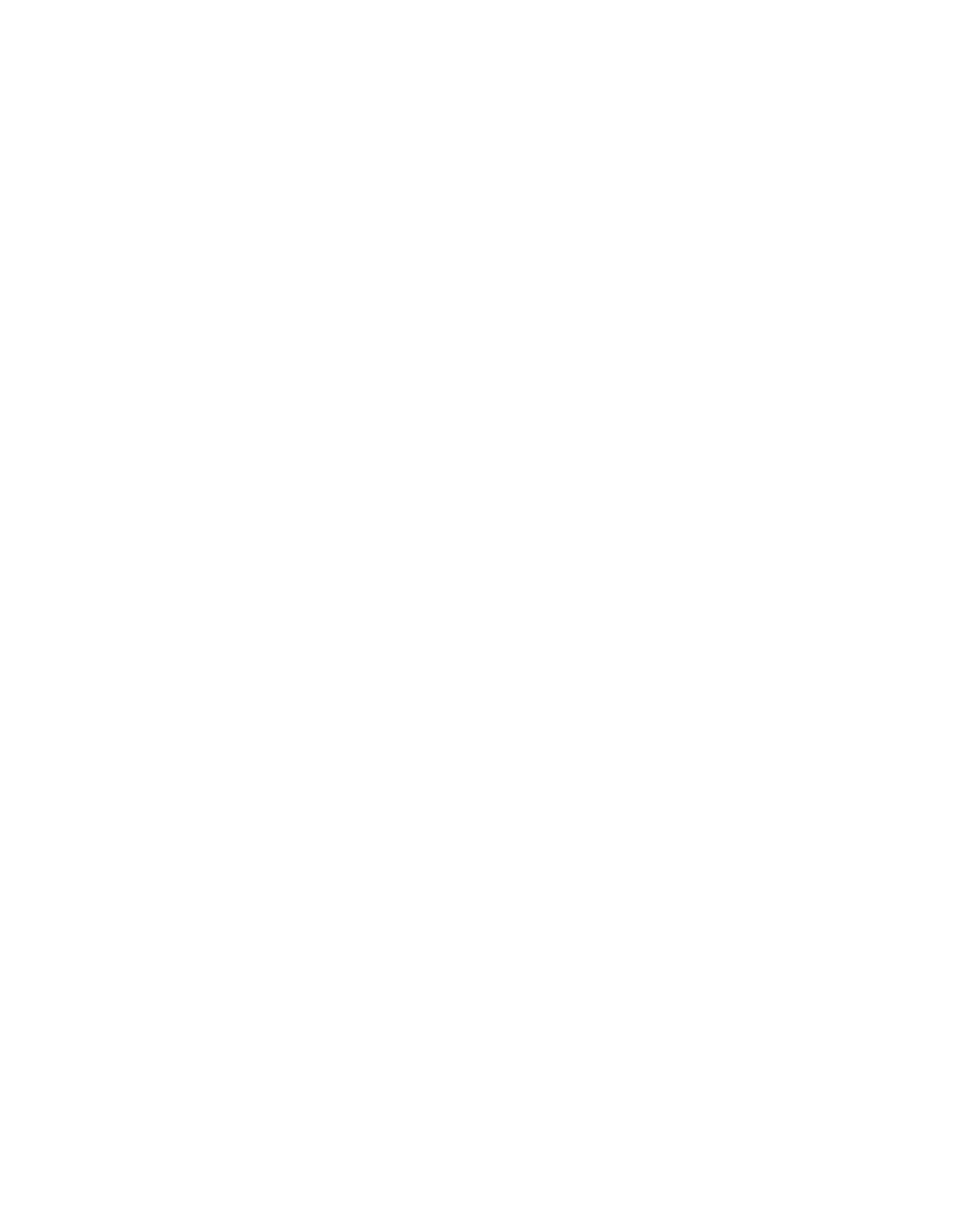### **TABLE OF CONTENTS**

For questions concerning this report, contact: U. T. System Office of the Controller 512.499.4527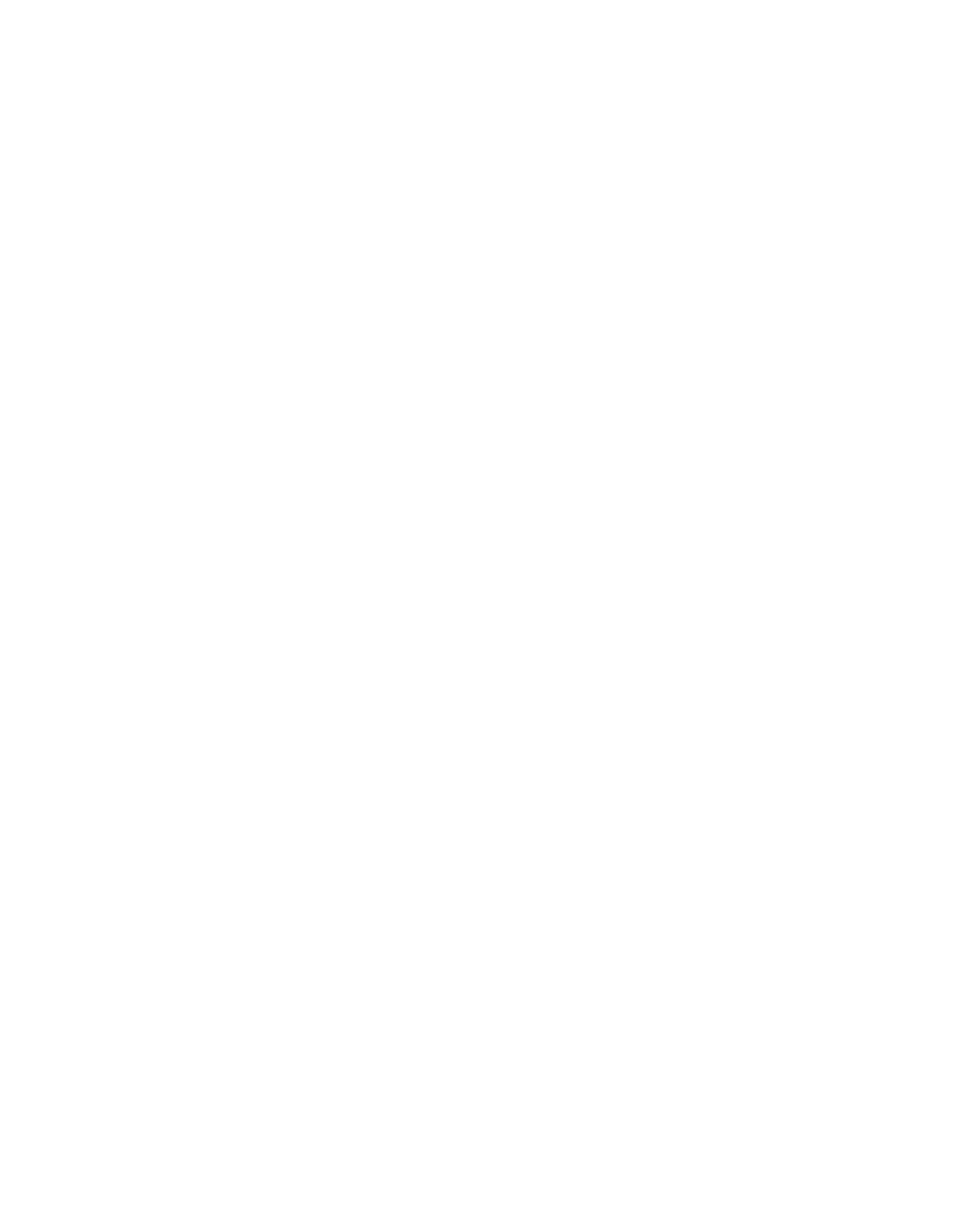#### **RIDER NO. 5 TO THE UNIVERSITY OF TEXAS SYSTEM ADMINISTRATION**

The text of Rider No. 5 to The University of Texas System Administration in House Bill 1, 84<sup>th</sup> Legislature, Regular Session, is as follows:

#### **"Reporting Requirements for Capital Projects for The University of Texas System Administration**.

By December 1 of each year, The University of Texas System shall submit a report to the Legislative Budget Board for the prior fiscal year that includes information on all capital construction projects paid for with funds appropriated by this Act, having a cost in excess of \$1,000,000 and having the purpose of directly supporting the administration and operation of The University of Texas System Administration or the Board of Regents of The University of Texas System. The report must include at a minimum for each capital project: (1) the purpose of the project; (2) the total cost of the project; (3) the source of funding for the project; (4) the savings achieved by the project; and (5) any other information requested by the Legislative Budget Board."